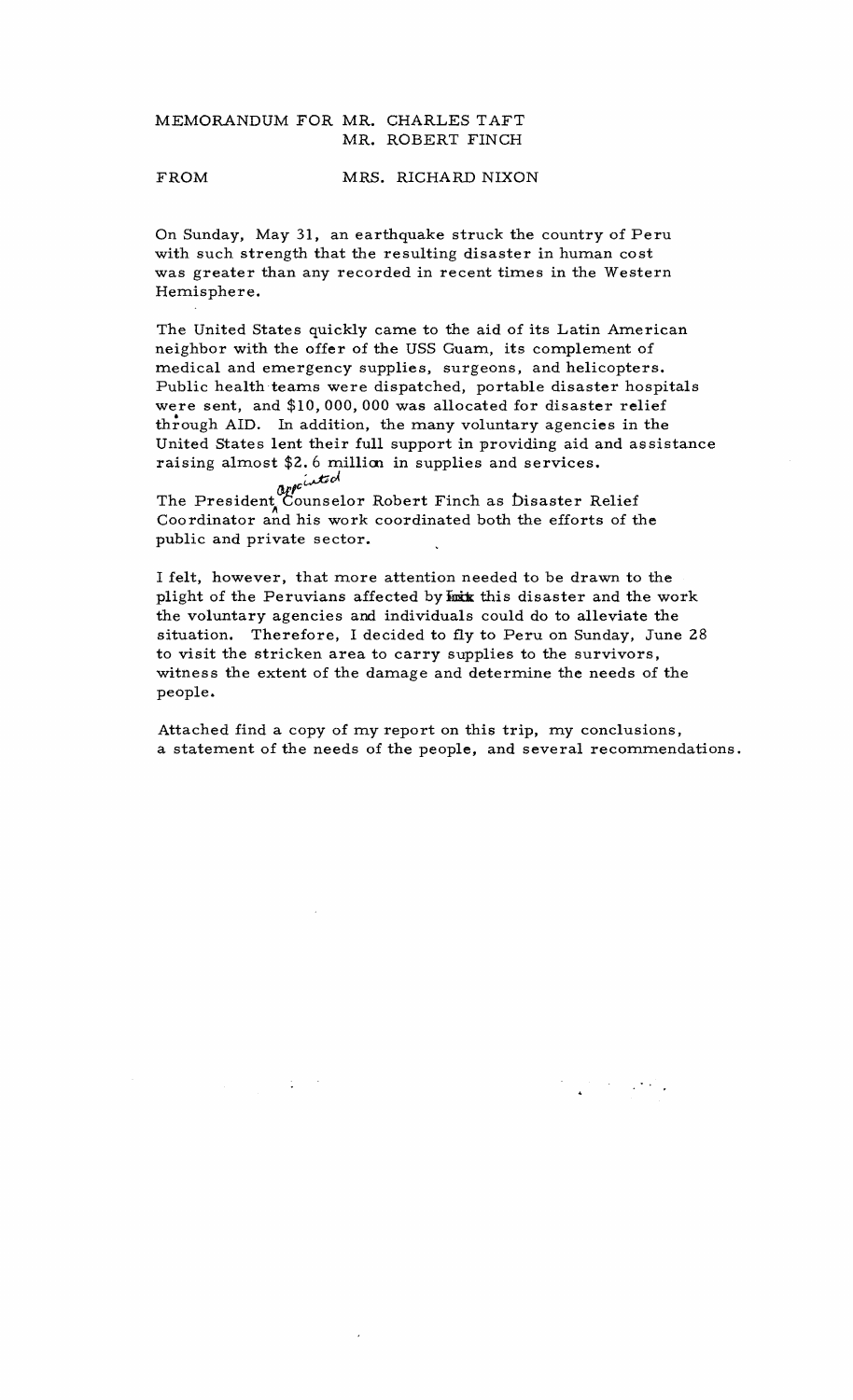Report to Mr. Charles Taft Chairman

Peru Earthquake Voluntary Assistance Group

From. Mrs. Richard Nixon

On Sunday, June 28, 1970, I left El Toro Marine Air Station on board the President's aircraft 26000 for Lima, Peru. We were followed by a second aircraft, a C-135. Both of these planes were loaded with a total of over 9 tons of supplies consisting of:

| blankets   | 9,569 pounds $(235$ boxes, 10 items to a box)    |
|------------|--------------------------------------------------|
| tents      | 642 pounds (44 tents)                            |
| heavy      |                                                  |
| clothing   | 7,879 pounds (249 boxes (approximately 15 items) |
|            | to a box)                                        |
| children's |                                                  |
| clothing   | 390 pounds (11 boxes, 20-25 items to a box)      |
|            |                                                  |
| TOTALS     |                                                  |
|            | 539<br>18,480                                    |

These supplies were collected from the western part of the United States by voluntary organizations and had been accumulating at the Los Angeles International Airport. The supplies were trucked from Los Angeles on Saturday, July 27, and loaded that same afternoon.

With the announcement of my trip to Peru, many small individual contributions started to pour in, and although I knew the shortness of time would not permit me to collect a large sum of money to take to Peru, I felt these individual contributions should be recongized to encourage more people to give to the relief effort. Therefore, I also had on board gifts of checks from \$5 to \$10,000, and cash, plus  $\Delta t$ a number of letters and telegrams pledging help and assistance.

I have long felt that the strength in the American people lies in the small individual effort our people make to help themselves and to help others. There were many small efforts that came to my attention which, to me, are typical of what is good in this country and perhaps by drawing attention to them. I can encourage others to do the same.

In the town where the President and I first met, Whittier, California, the joint leadership of the Mayor, the Honorable Keith Miller, and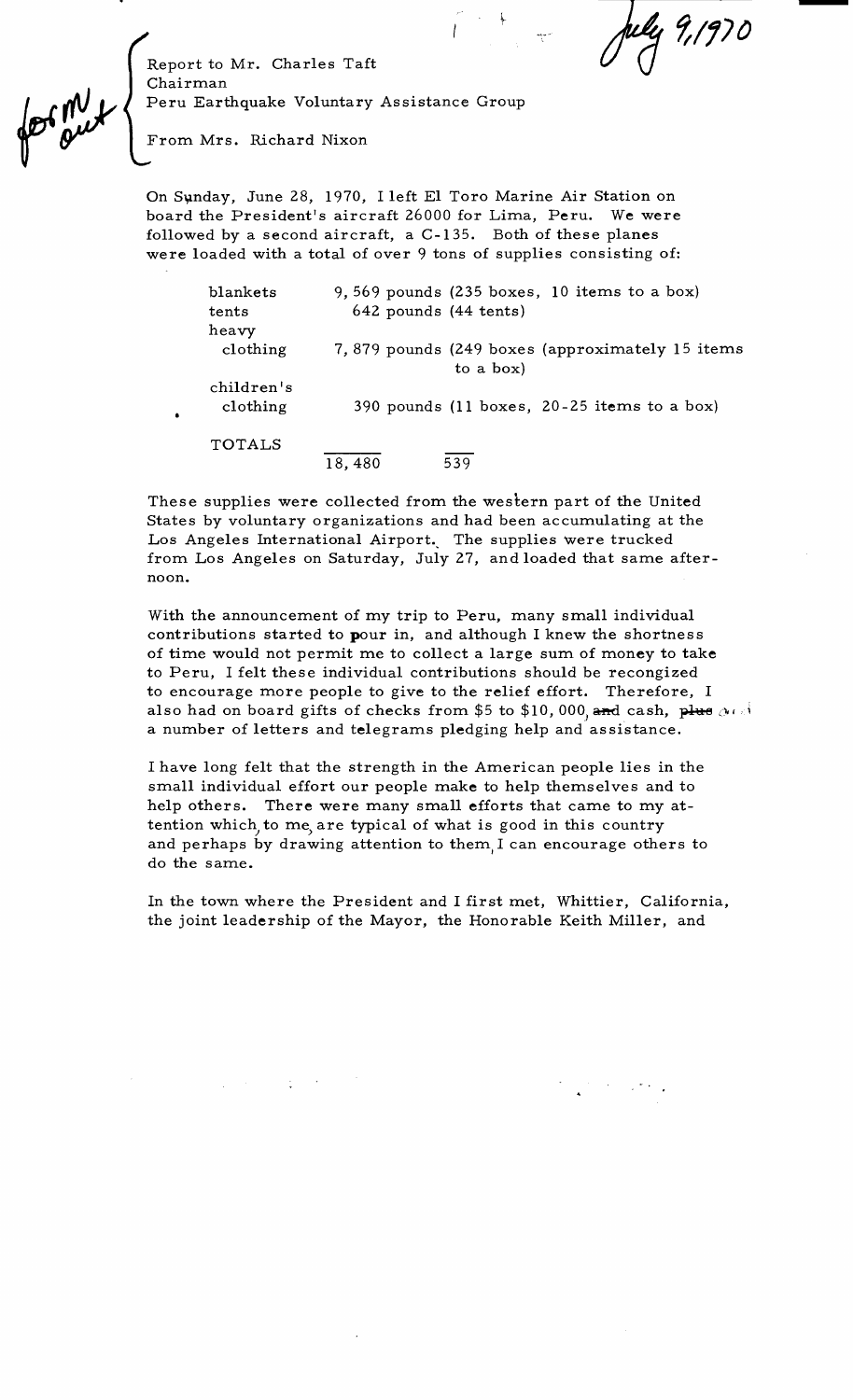the Peruvian Consul of Los Angeles, the Honorable Albert MacLean, "Operation Peruquake" was formed. This group will receive and coordinate money, goods, volunteers to be sent to Peru. They have marshalled the aid of more than 3, 000 Southern California churches, the Board of Rabbis, students, community centers, doctors, teamsters, AAUW, girl and boy scouts, YMCA, etc.

At the White House, members of the taff and Cabinet instituted a quick two-day drive to gather blankets and money. A total of over 350 blankets, plus supplies of tents, building materials, and tools resulted from the effort, and these items were flown to California on Saturday to be included in the supplies sent to Peru.

At the gate to our home in San Clemente, local citizens dropped off anonymous contributions in checks and cash on the Friday and Saturday prior to my departure.

Souix City, Iowa, sister city to Callao, sent a telegram to say they were not able to send contributions in time for my trip to Peru LC-<sup>L</sup> BUT THAT THEY HAD INITIATED A DRIVE TO SUPPLY relief  $C_A||A$  to **Book** in addition to what they had already done for their sister city on their own.

> Five hundred families in Provo, Utah, offered to adopt Peruvian children, and the members of the American Press Corps who accompanied me each made  $a_{\lambda}^{\nu}b_{\lambda}^{\nu}b_{\lambda}^{\nu}c_{\lambda}^{\nu}$  intribution. Many, many other Americans wrote or telegraphed with offers of money or their services as technicians, doctors, and wlunteers. To all of these people I offer my deepest and most sincere thanks and appreciation.

My reception at the Jorge Chavez dirport early that evening by the President's wife, Mrs. Consuelo Velasco, and the officials of the Peruvian government was extremely warm, and I was most appreicative of the open, heart-felt greeting by\*thousands of \*the Peruvians who had come to the airport.

Later that evening at a briefing held at the residence of Ambassador Taylor Belcher for me and members of the Peruvian volunteer agencies, I began to fully realize the extent of the damage to the Peruvian towns affected by the earthquake and the cost in human suffering. Ambassador Belcher introduced **Mr.** Augusto Zimmerman, Director, National Information Office, who explained the nature of the disaster and highlighted its most tragic aspects with the use of aerial photographs. It is estimated that over 50, 000 people lost their lives, 100, 000 were injured and over 800, 000 are homeless.

 $\sim 10^6$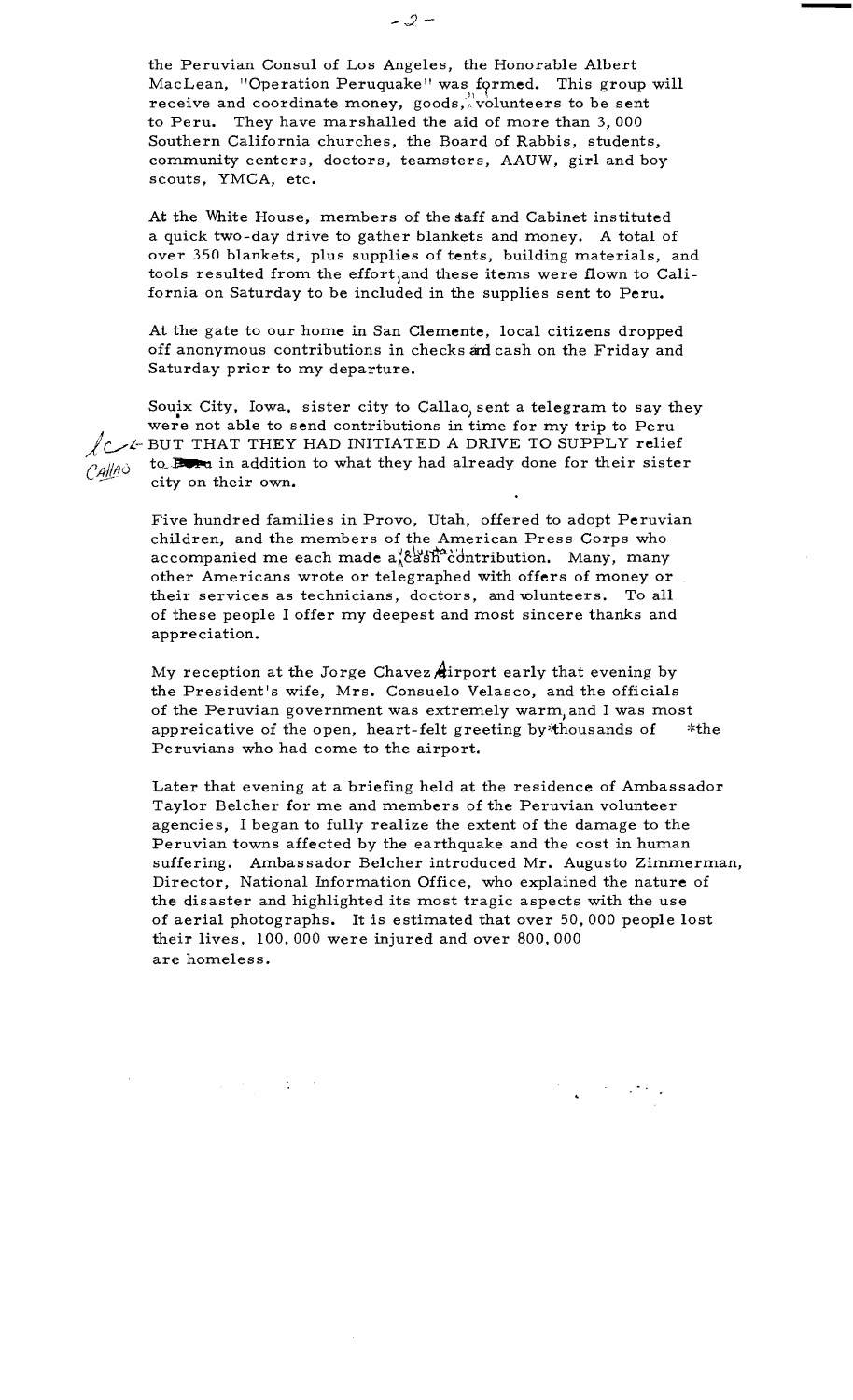Mr. Carson Crocker, Embassy Director, Disaster Relief Coordinator's Office, followed Mr. Zimmerman with an explanation of the relief work already done. He concluded with the plea that although the immediate medical crisis had been met, a tremendous effort still lay ahead in the areas of reconstruction and rehabilitation. Mr. Crocker placed particular emphasis on the need for construction tools and materials, particularly tin, asbestos, and roofing.

On Monday, following a moving Mass at the Cathedral of Lima in honor of the feast day of Sts. Peter and Paul and in memorium to the victims of the earthquake disaster, Mrs.  $\mathcal{V}$ elasco and I set out on a trip that was to be one of the most  $s$ <sup>2</sup> $\overrightarrow{q}$  experiences I have encountered in my travel throughout the many countries of the world.

Mrs. Velasco and I were flown in a C-130 into the Callejon de Huaylas, a magnificently beautiful valley almost 10,000 feet above sea level, crowned by the majestic snow-capped Andes mountains which reach 22,000 feet in height. Threading its way through the valley is the beautiful Santa River. This valley is  $/$ truly one of the loveliest in the world and has been called the . For a set of the contract of the contract of the contract of the contract of the contract of the contract of the contract of the contract of the contract of the contract of the contract of the contract of the contract o

II Swiss Alps of Peru. " The **beautify** of the mountains rose in stark contrast to the tragedy that lay below. We landed at Anta, where a rough airstrip had been expanded just recently to accommodate an aircraft the size of the C-130. The landing is a difficult one and provided a few tense moments, but the competence of the pilot and crew **200 had** us at ease.

At the edge of the airstrip<sub>n</sub> some of the goods we had brought, which stacked. It had been transported early that morning. I was able to see that what had been flown in were those materials which were most desperately needed, construction materials, tools, and blankets.

We were met by General Ferreyres, Peruvian head of the relief efforts in the valley. He escorted us to a group of international helicopter pilots who were waiting to greet us. A special word of commendation is due these men. As soon as word of the disaster reached the American Department of Denfense, the USS Guam was dispatched to the area to serve as a relief and hospital ship. Her fifteen helicopters, including 11 chinooks were the first to arrive and have been in continuous use, lifting medical teams to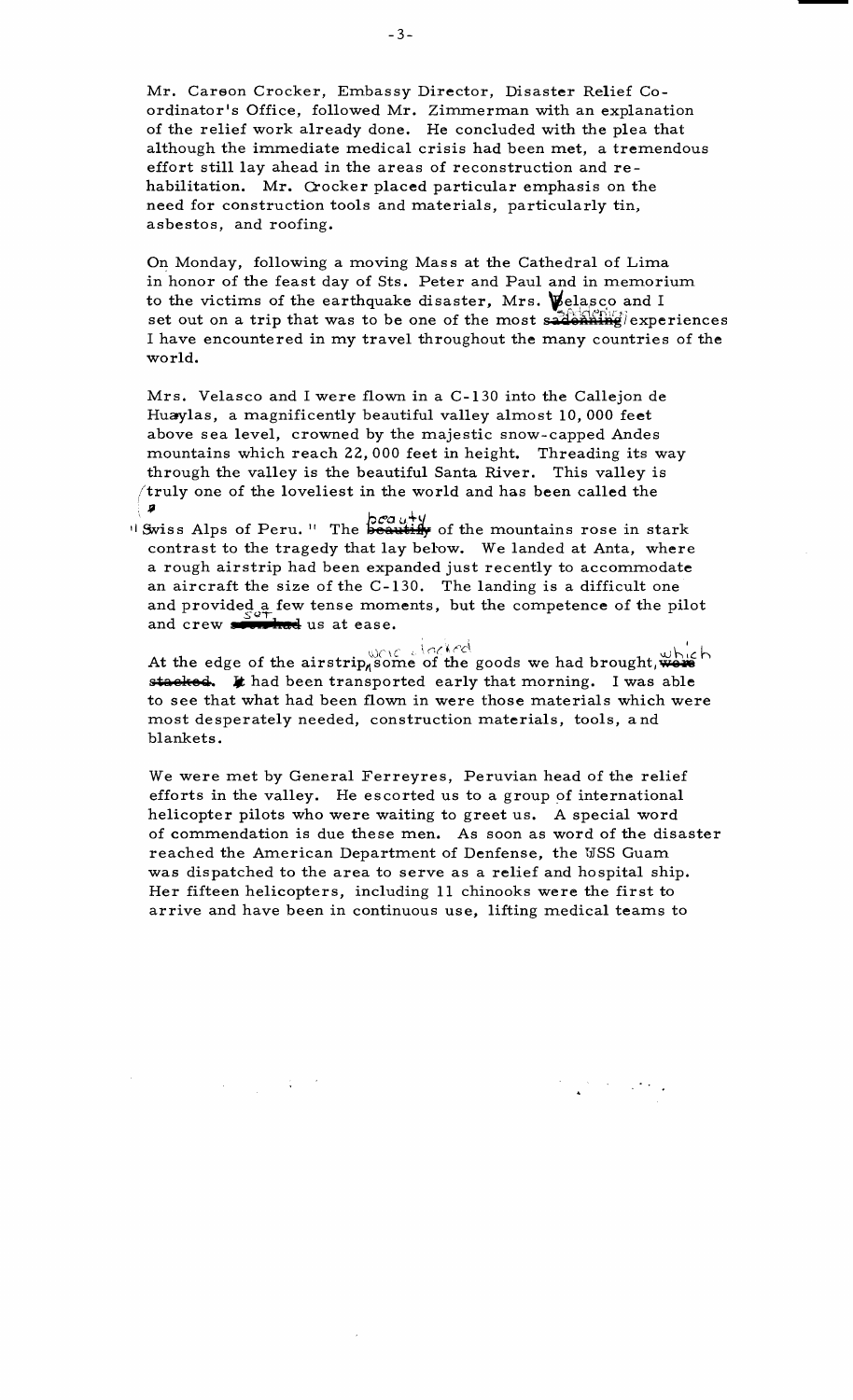villages and bringing medical evacuation cases for treatment on the Guam or to Peruvian hospitals. In addition to the American support, helicopters and crews from Brazil, France, and several other countries have participated in continuous<br>relief efforts. These crews have flown hours on end and often for the at great risk. Unfortunately,  $\frac{2\pi}{100}$  helicopters and their crews  $\mu r \ln(\pi/2)$ <br>were lo

Mrs. Velasco and I boarded an American Army helicopter for an aerial view of some of the disaster. We flew over the village of Yungay, which lies at the foot of a great peak called Huascaran. On the day of the earthquake, this mountain loosed an avalanch of ice and mud which moved 30 miles in four minutes and com pletely buried the town of Yungay. A group of children were at tending a circus on one of the hillsides. They were the only ones to escape the destruction. Yungay was a town of 20,000 people and all that now remains are the tops of four Royal Palms which towered 90 feet above the town plaza, and the cemetary on the hill with its statue of Christ.

A smaller town, Ranrirca was also wiped out. Four thousand of its inhabitants had been buried in a slide in 1962 and the people of the town had rebuilt on the same spot. This time there is no one to rebuild.

We then flew on to the town of Huar $\alpha$ , a town near the southern higher end of the valley. Here we landed and were greated by the officials and people of the town. I was touched by the spirit of these people who had suffered so much. They do not want to leave their town and are determined to rebuild. Once a town of over 25, 000 people, Huaren has only been able to properly bury 1,000 of the estimated 10,000 who died in the earthquake.

We set out to inspect the town and to visit the many volunteers wroking in relief efforts all over the city. In the town square we saw the effects of the earthquake which literally shook the town to pieces. The houses and buildings in Huaraz--many two and three stories high-- are constructed of adobe brocks and tile roofs with weak structural support. When the tremors hit, the adobe walls crumbled and roofing tiles flew. Many people were buried beneath the collapsing walls while others were struck with flying pieces of tile. Two girls in the Peace Corps were killed during the earthquake and were buried on the hill overlooking the ruined city.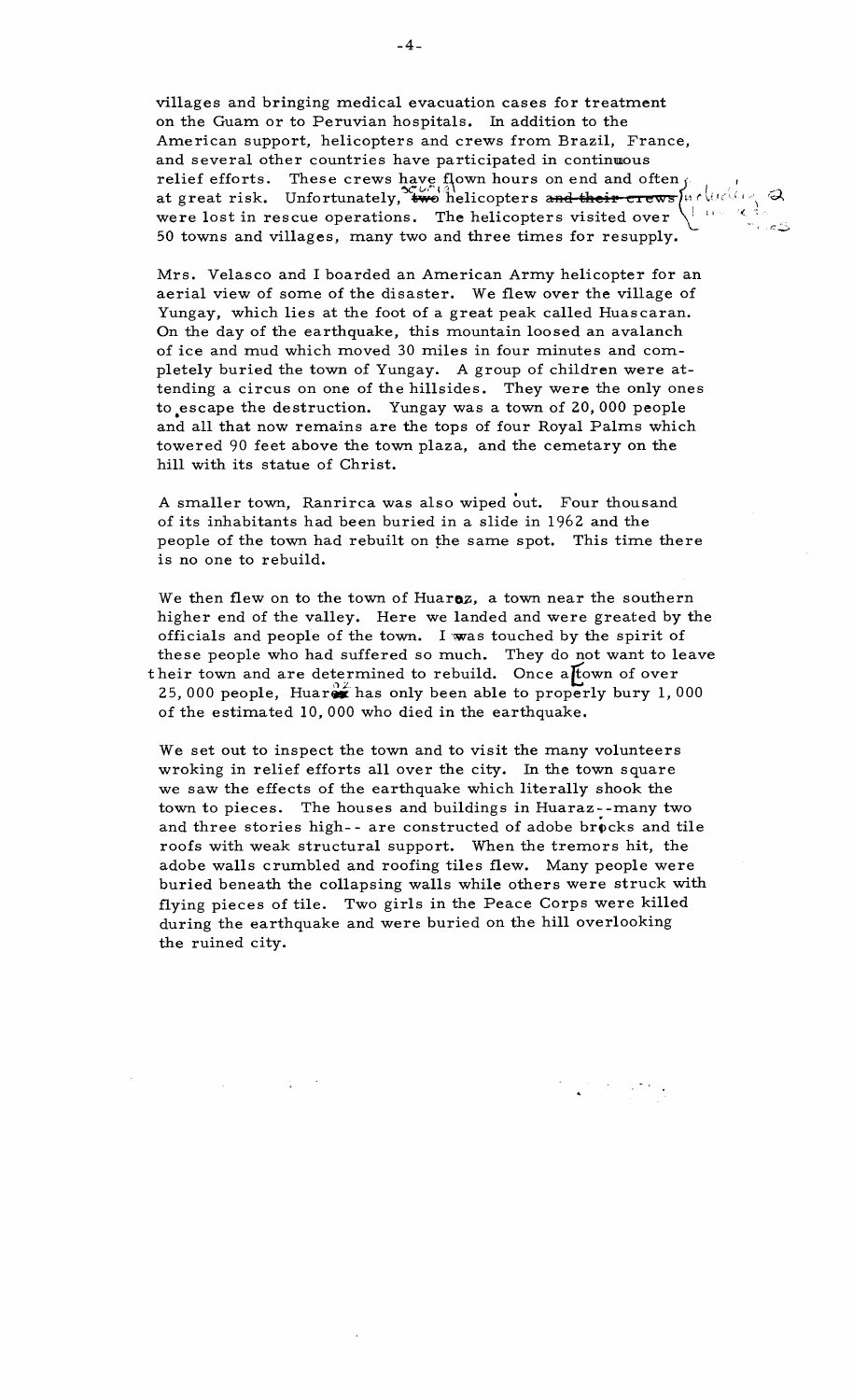The devestation was saddening, but the effort of the relief workers was heartening. In one area, international relief workers are teaching the Peruvians how to construct temporary shelter out of bamboo matting, metal frameworks, and plastic sheeting. Tent cities have sprung up and are providing temporary shelter for hundreds of families. Peace Corps workers, Peruvian relief leaders and international volunteers are assisting in these towns to provide clothing, food, and other supplies.

The immediate needs of the people a re being met, but the problem of reconstruction and rehabilitation looms large. In September the heavy winter rains will come in addition to the cold nights that are now a part of the relief problem. Permanant shelter must be provided for these people and the need for material and supplies is high.

As I left Huaraz I could see that the destruction had far exceeded what I had anticipated and that the needs of these people continues to be desperate.

We returned to Anta where I met with a group of Americans who are serv ing in a variety of jobs. Some were the support teams for the helicopters, some were American Red Cross workers helping with the work of providing medical supplies. Some were doctors, others technicians, all doing a tremendous job with a high degree of spirit.

On the return flight to Lima we took aboard 15 refugees. Each of the flights that takes supplies to the Anta airfield always re turns with refugees on board rather than return empty. The refugees are met at the airport by Peruvian relief agency workers and sent to centers where they can be cared for.

That evening prior to dinner, President Velasco showed me the relief headquarters set up at the palace. He expressedthe gratitude of the Peruvian people for the aid received so far but re-emphasized that crisis is far from over. The Lima military government's response to the disaster was a six per cent military pay cut. All officers and enlisted men donated half a month's pay to relief. It was also decreed that everyone in the stricken provinces would be exempt from taxes. Few challenged these decisions of the revolutionary government which came to power in 1968 and there is general public  $\boldsymbol{p}$  support of their actions during the crisis.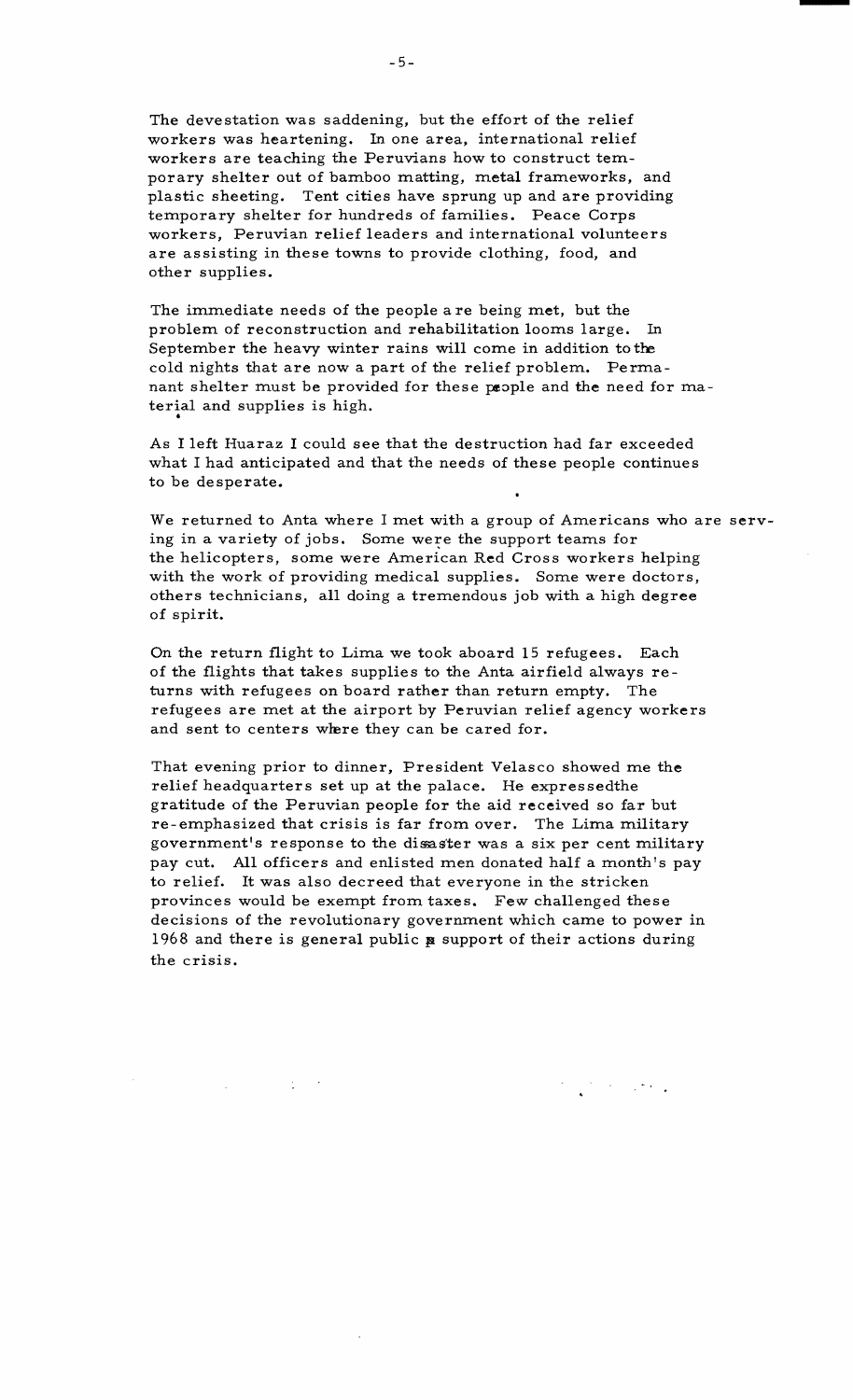On Tuesday morning at breakfast in the Ambassador's residence I met with the heads of 18 American volunteer agencies. Each of them took a minute or two to explain the work that they were doing in the disaster areas. I was impressed with how quickly these agencies had coordinated their efforts so there was little or no duplication of programs. Mrs. Velasco agreed that the efforts of all the volunteers had been well coordinated and that the cooperation among groups was good.

After breakfast I met Mrs. Velasco at the headquarters of the National Assistance Organization known as JAN. Mrs. Velasco is the honorary president of this organization and has been working steadily at JAN centers assisting and directing the efforts to sort supplies and material and give out goods to refugees. She guided me through the JAN center explaining the work that was being done. She then accompanied me to a children's hospital where small children are under treatment in psychiatric<sup>&S</sup>urgical wards. Perhaps the thousands $\phi$ orphaned and homeless children are the most pitiful survivors of the catastrophy. Some do still not comprehend that their parents are gone or that their entire family has been wiped out. These children will continue to need care, medical attention, food, and clothing.

From the hospital we left for the airport and the return trip home to California.

#### CONCLUSIONS

1. The devestation far exceeded what I had read and therefore what I had anticipated.

2. The first phase of the crisis, the need for medical aid and supplies is over, but a crisis still exists in reconstruction and rehabilitation.

#### NEEDS

3. The greatest need is for permanent shelter building supplies and the related tools necessary for the construction of such shelter.

4. Food and clothing are still vitally needed, but the problem lies in shorting and distributing the goods as opposed to obtaining them.

5. A great amount of money will be needed to carry out the work yet ahead. It is estimated that the desctruction of homes, land ports, roads and other public facilities totals over 300, 000 and that \$520 million will be needed for reconstruction. Although